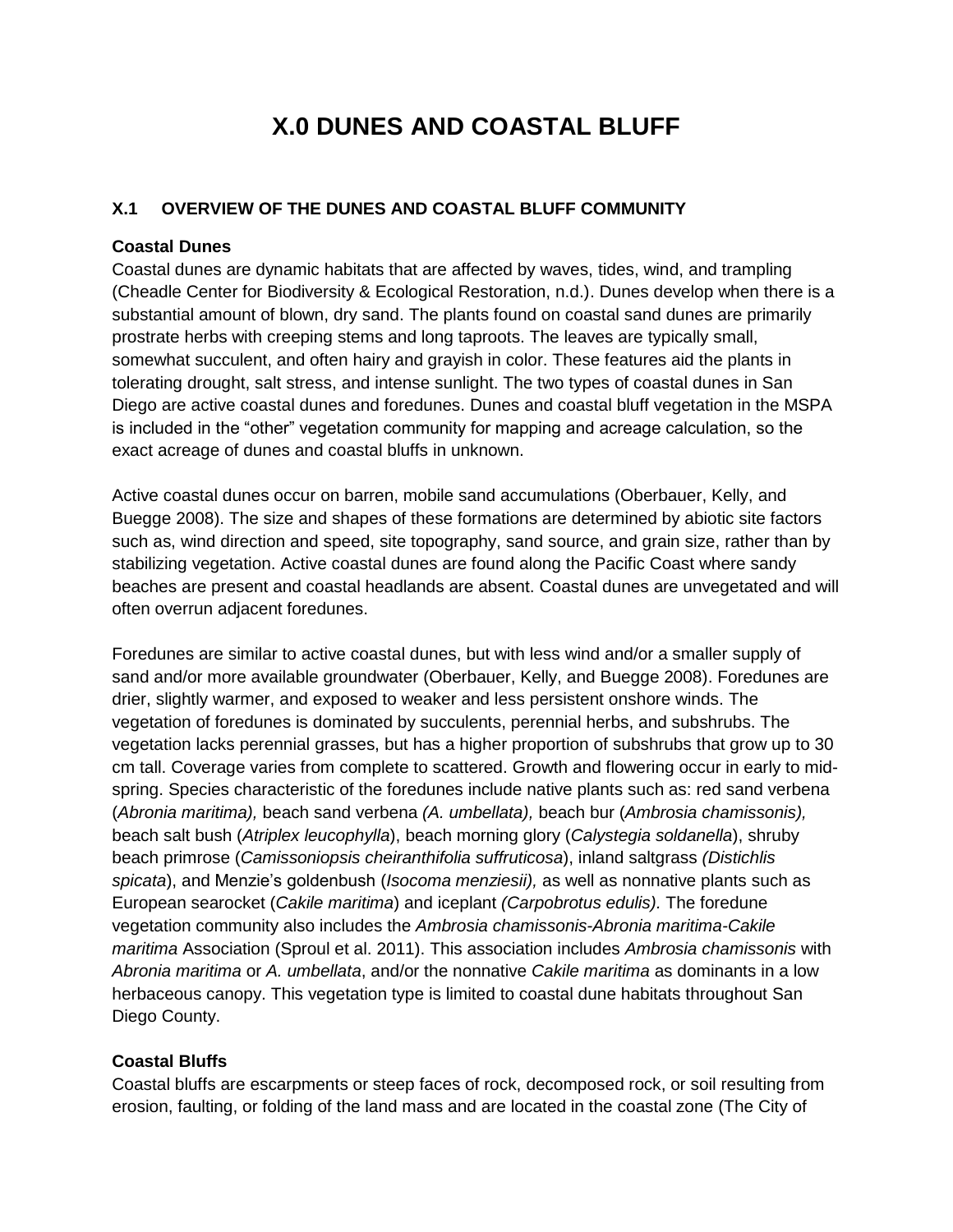San Diego 2000). A coastal bluff is a naturally formed precipitous landform that generally has a gradient of at least 200 percent (1:2 slope) with a vertical elevation of at least 10 feet.

The southern coastal scrub vegetation community exists on coastal bluffs (Oberbauer, Kelly, and Buegge 2008). Southern California bluff scrub is a low growing scrub up to 2 meters tall. The scrub forms continuous mats or may be more scattered. The vegetation consists of dwarf shrubs, herbaceous perennials, and annuals. Most plants are woody and/or succulent with most growth and flowering occurring from late winter through spring. Coastal bluff vegetation is exposed to varying, moisture-laden winds with high salt content. The soils on coastal bluffs are usually rocky and poorly developed. Species characteristic of this vegetation community include natives such as: saltbush (*Atriplex* spp.), coast morning glory (*Calystegia macrostegia ssp. cyclostegia)*, island morning glory (*C*. *macrostegia),* Indian paintbrush *(Castilleja affinis),*  Orcutt's spineflower *(Chorizanthe orcuttiana),* giant coreopsis *(Leptosyne gigantean),* sea dahlia *(L. maritima),* dudleya *(Dudleya* spp.), California encelia (*Encelia californica),* seaside golden yarrow *(Eriophyllum staechadifolium),* goldenbush *(Ericameria* spp.), cliff aster (*Malacothrix saxatilis)*, chilicothe (*Marah macrocarpa)*, coast prickly pear *(Opuntia littoralis), and* lemonade berry *(Rhus integrifolia),* as well as nonnatives such as sea fig *(Carpobrotus aequilateralus)* and crystalline iceplant (*Mesembryanthemum crystallinum)*.

# **X.2 MSP SPECIES USING DUNE AND COASTAL BLUFF VEGETATION**

Nine MSP species are associated with dune and coastal bluff vegetation. Those species include one VG bird species, one SL bird species, two SO bird species, and five SL plant species. Of those five plant species, four are annuals and one is a subshrub. The nine SL and SO species will benefit incidentally from dune and coastal bluff vegetation management. There are no VF species associated with dune and coastal bluff vegetation.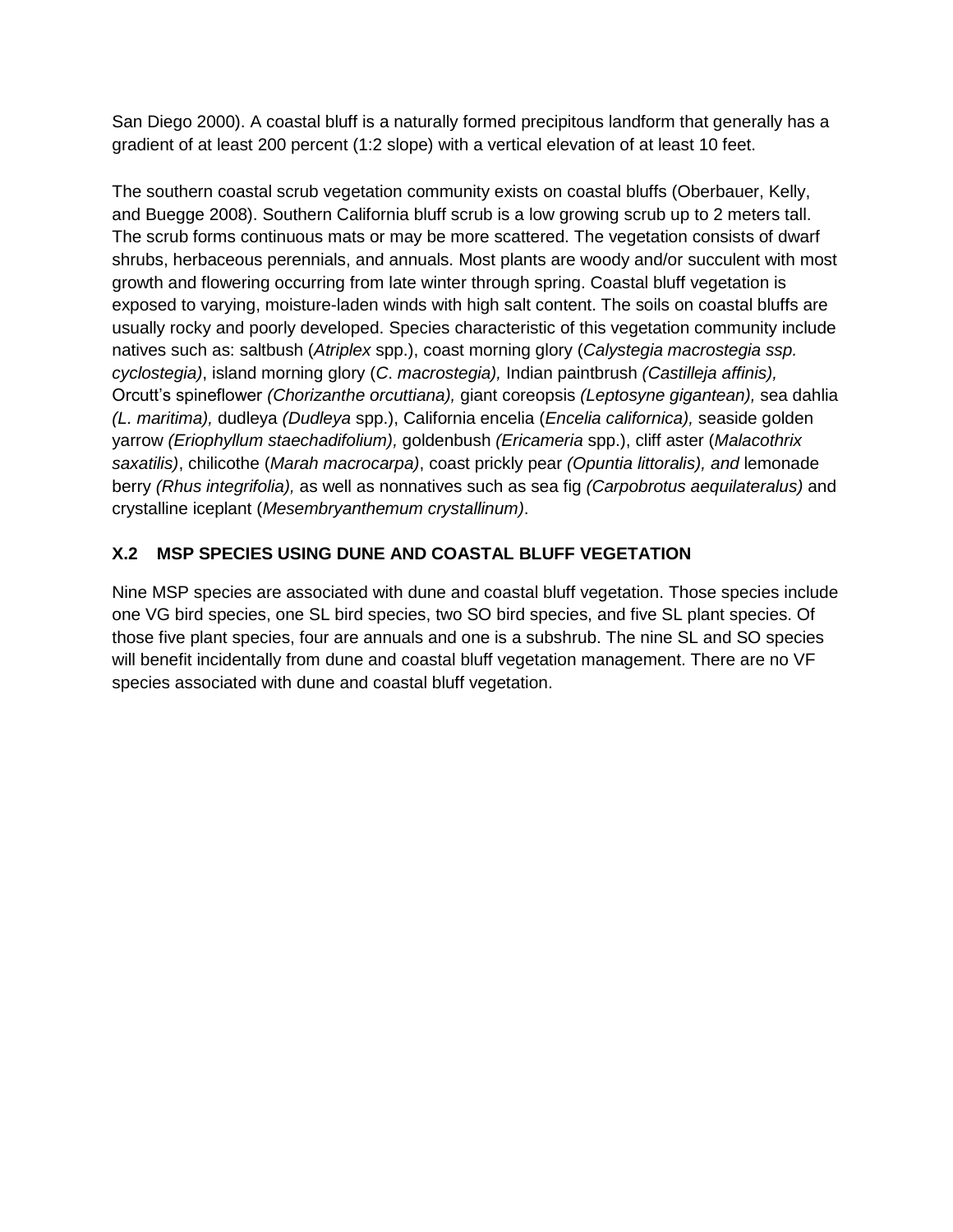|               | <b>Scientific</b><br><b>Name</b> | <b>Common Name</b>       | <b>Management</b><br><b>Category</b> | <b>Summary Page Link</b>                                |
|---------------|----------------------------------|--------------------------|--------------------------------------|---------------------------------------------------------|
| <b>Plants</b> |                                  |                          |                                      |                                                         |
|               | Acmispon<br>prostratus           | Nuttall's acmispon       | <b>SL</b>                            | https://portal.sdmmp.com/view_species.php?taxaid=820047 |
|               | Aphanisma<br><b>blitoides</b>    | Aphanisma                | <b>SL</b>                            | https://portal.sdmmp.com/view_species.php?taxaid=20679  |
|               | Atriplex<br>coulteri             | Coulter's saltbush       | <b>SL</b>                            | https://portal.sdmmp.com/view_species.php?taxaid=20523  |
|               | Dudleya<br>blochmaniae           | Blochman's<br>dudleya    | <b>SL</b>                            | https://portal.sdmmp.com/view_species.php?taxaid=502165 |
|               | Erysimum<br>ammophilum           | <b>Coast wallflower</b>  | <b>SL</b>                            | https://portal.sdmmp.com/view_species.php?taxaid=22928  |
| <b>Birds</b>  |                                  |                          |                                      |                                                         |
|               | Charadrius<br>nivosus<br>nivosus | Western snowy<br>plover  | <b>SL</b>                            | https://portal.sdmmp.com/view_species.php?taxaid=824565 |
|               | <b>Circus</b><br>cyaneus         | Northern harrier         | <b>SO</b>                            | https://portal.sdmmp.com/view_species.php?taxaid=175430 |
|               | Sternula<br>antillarum<br>browni | California least<br>tern | <b>SO</b>                            | https://portal.sdmmp.com/view_species.php?taxaid=825084 |
|               | <b>Thalesseus</b><br>elegans     | Elegant tern             | VG                                   | https://portal.sdmmp.com/view_species.php?taxaid=176931 |

# **Table V2C.X-2. Dune and coastal bluff associated MSP species.**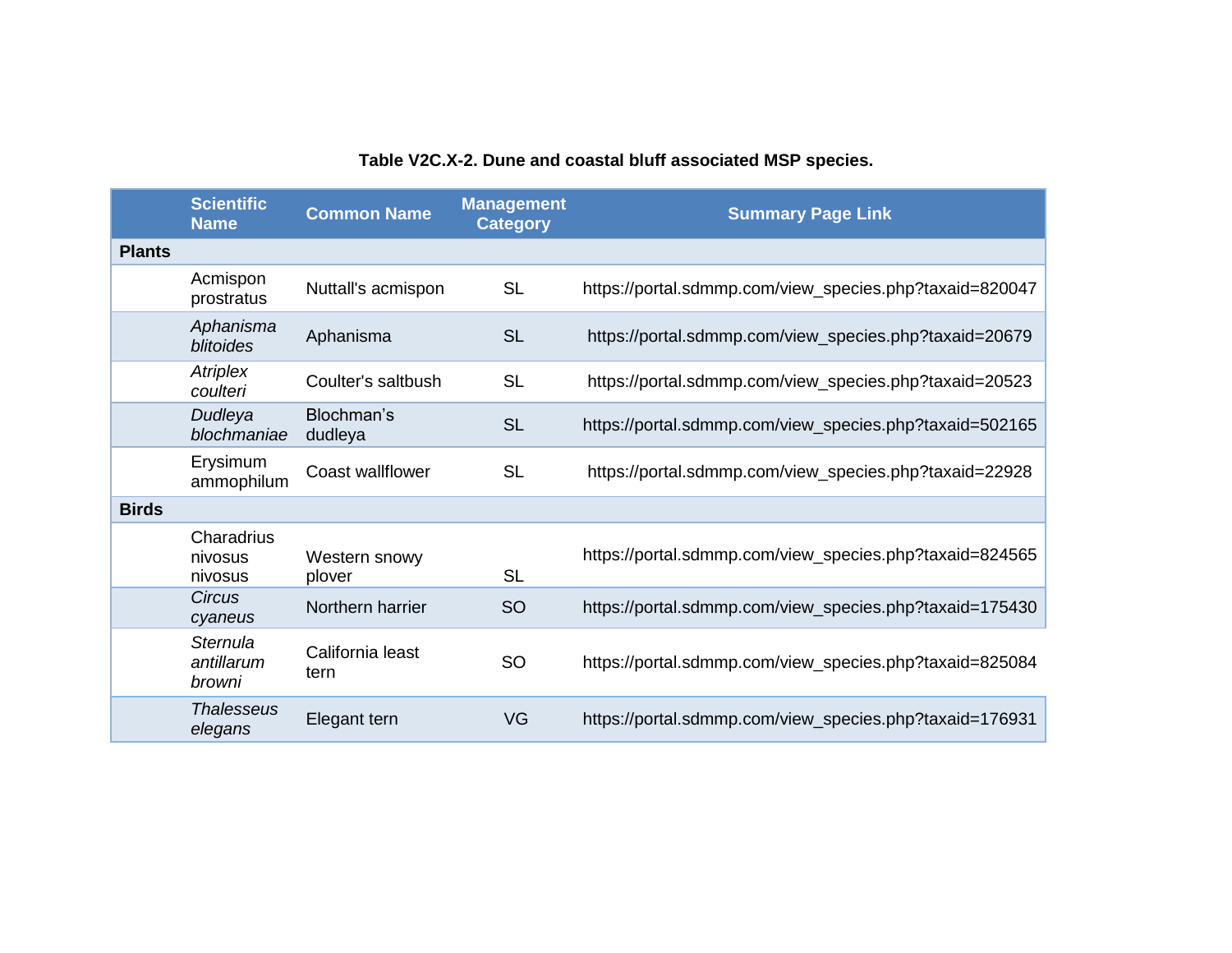# **X.3 THREATS TO DUNES AND COASTAL BLUFF VEGETATION**

Coastal dunes in California have been significantly threatened and reduced by development, off road vehicle use, and exotic species invasion (Cheadle Center for Biodiversity & Ecological Restoration, n.d.). Human disturbance and competition for the use of beaches by beach-goers can endanger birds that rely on beaches for nesting habitat, such as the least tern (*Sternula antillarum*) and snowy plover (*Charadrius nivosus*)(Audubon, n.d.).

Coastal bluffs are threatened by the increasing pressure to develop shorelines as well as a number of natural processes. High tides and large waves can contribute to cliff failure and can threaten the coastal scrub bluff vegetation community. Large waves facilitate coastal bluff erosion by removing protective beach sediment and allowing waves to directly attack the toe cliff (Storlazzi and Griggs 2000). Moderate-to high-intensity ENSO events can elevate sea levels and lead to high wave energy, which can cause sea-cliff erosion and shoreline recession. Problems from coastal bluff failures have emerged from Torrey Pines to San Onofre (Diehl 2016). In March 2016 a large sea cave opened up beneath a Carlsbad bluff, and in August 2018 large chunks of the Del Mar cliffs collapsed, impacting train traffic and narrowly missing sunbathers below (Self and Nakamo 2018).

### **X.4 MANAGEMENT AND MONITORING APPROACH**

This section provides the rationale for management and monitoring objectives for dunes and coastal bluff vegetation and associated MSP species. The management and monitoring approach is based on an adaptive management framework intended to refine and improve the effectiveness of the management strategy over time.

#### **X.4.1 General Approach Objectives**

There are no objectives for dunes and coastal bluff vegetation in the MSP Roadmap 2017-2021 planning cycle. For the most up-to-date goals, objectives, and actions, go to the MSP Portal: [https://portal.sdmmp.com/tracker.php?Target=veg+community&Species=SDMMP\\_vegcom\\_13&](https://portal.sdmmp.com/tracker.php?Target=veg+community&Species=SDMMP_vegcom_13&ActionStatus=&ManagementUnit=&ObjectiveType=&Year=&Preserve=&Short=Long&submit=Submit) [ActionStatus=&ManagementUnit=&ObjectiveType=&Year=&Preserve=&Short=Long&submit=S](https://portal.sdmmp.com/tracker.php?Target=veg+community&Species=SDMMP_vegcom_13&ActionStatus=&ManagementUnit=&ObjectiveType=&Year=&Preserve=&Short=Long&submit=Submit) [ubmit.](https://portal.sdmmp.com/tracker.php?Target=veg+community&Species=SDMMP_vegcom_13&ActionStatus=&ManagementUnit=&ObjectiveType=&Year=&Preserve=&Short=Long&submit=Submit)

# **X.4.2 Species-Specific Approach Objectives**

There are not any dune or coastal bluff VF species in the MSPA that have specific vegetation characteristics that need to be managed for persistence in the MSPA. However, there are management actions for SL and SO species that may incidentally benefit dunes and coastal bluff vegetation. From 2017-2021, routine habitat management befitting the California least tern and northern harrier (*Circus cyaneus*) will incidentally benefit coastal dunes. These actions include invasives removal, sand replenishment, nest preparation, and protecting occurrences from disturbance through fencing, signage, and enforcement. Routine management actions for rare plants such as aphanisma (*Aphanisma blitoides*), Blochman's dudleya (*Dudleya blochmaniae*), coast wallflower (*Erysimum ammophilum*), and Nuttall's acmispon (*Acmispon*